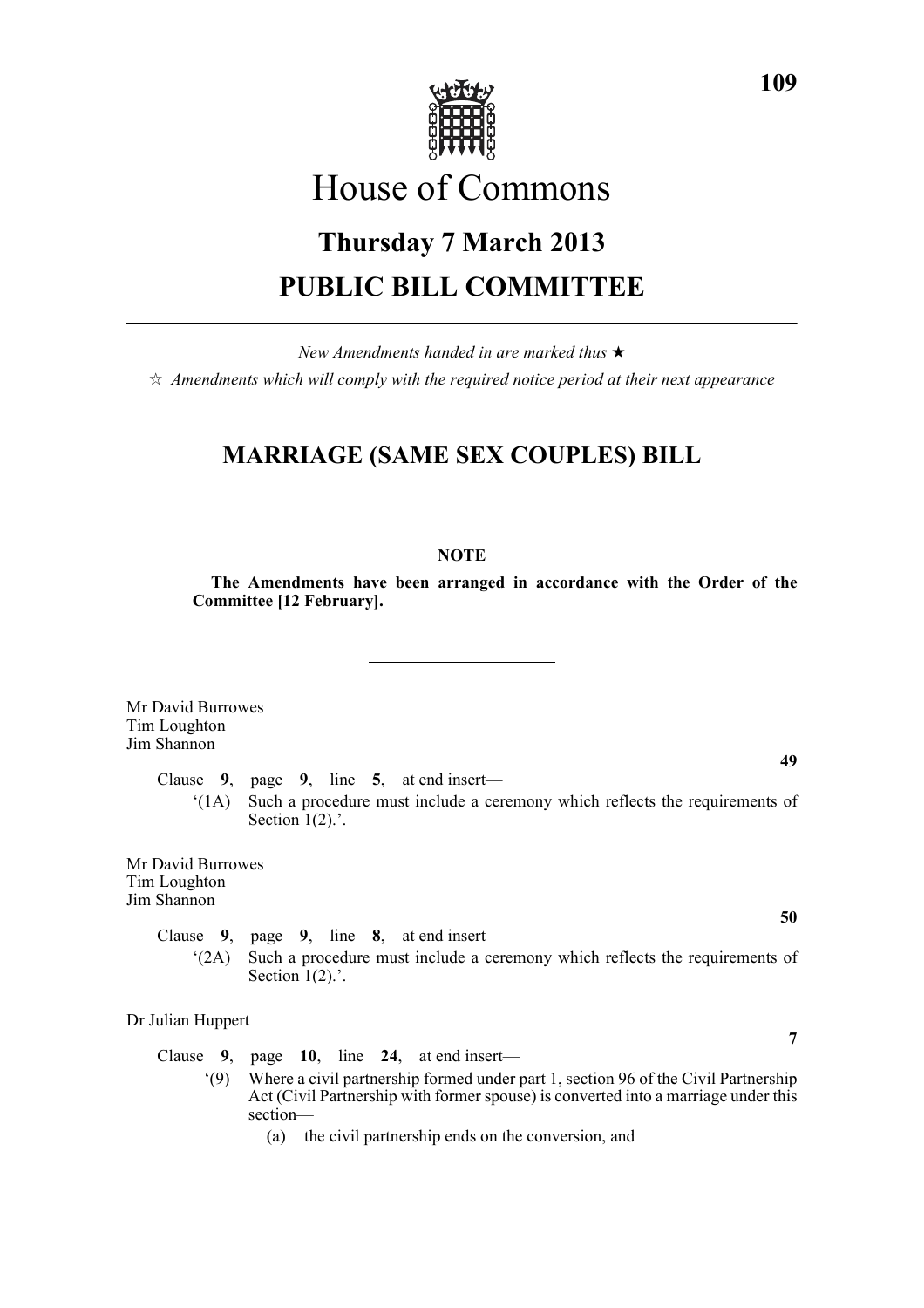(b) if both partners so elect, the resulting marriage is to be treated as having subsisted since the marriage dissolved under Schedule 2 of the Gender Recognition Act 2004 was formed.'.

| Jim Shannon<br>Mr David Burrowes<br>Tim Loughton |     |              |             |                                                                               | 41 |
|--------------------------------------------------|-----|--------------|-------------|-------------------------------------------------------------------------------|----|
|                                                  |     |              |             | Schedule 2, page 21, line 29, leave out paragraph 2.                          |    |
| Jim Shannon<br>Tim Loughton<br>Mr David Burrowes |     |              |             |                                                                               |    |
|                                                  |     |              |             | Schedule 2, page 21, line 41, leave out ', or by virtue of paragraph $2$ ,'.  | 46 |
| Jim Shannon<br>Tim Loughton<br>Mr David Burrowes |     |              |             |                                                                               |    |
|                                                  |     |              |             | Schedule 2, page 21, line 42, leave out 'or $2(2)$ '.                         | 47 |
| Jim Shannon<br>Tim Loughton<br>Mr David Burrowes |     |              |             |                                                                               |    |
|                                                  |     |              |             | Schedule $2$ , page $22$ , line $28$ , leave out sub-sub-paragraph (b).       | 48 |
|                                                  |     |              |             |                                                                               |    |
| Mr David Burrowes<br>Jim Shannon<br>Tim Loughton |     |              |             |                                                                               |    |
|                                                  |     |              |             | Clause $11$ , page $10$ , line $41$ , leave out subsections (1) and (2).      | 39 |
| Mr David Burrowes<br>Tim Loughton<br>Jim Shannon |     |              |             |                                                                               |    |
|                                                  |     |              |             | Clause $11$ , page $10$ , line $41$ , leave out subsection (1) and insert—    | 61 |
|                                                  | (1) | In this Act- | to "union". | (a) references to "marriage" in relation to same sex couples shall be changed |    |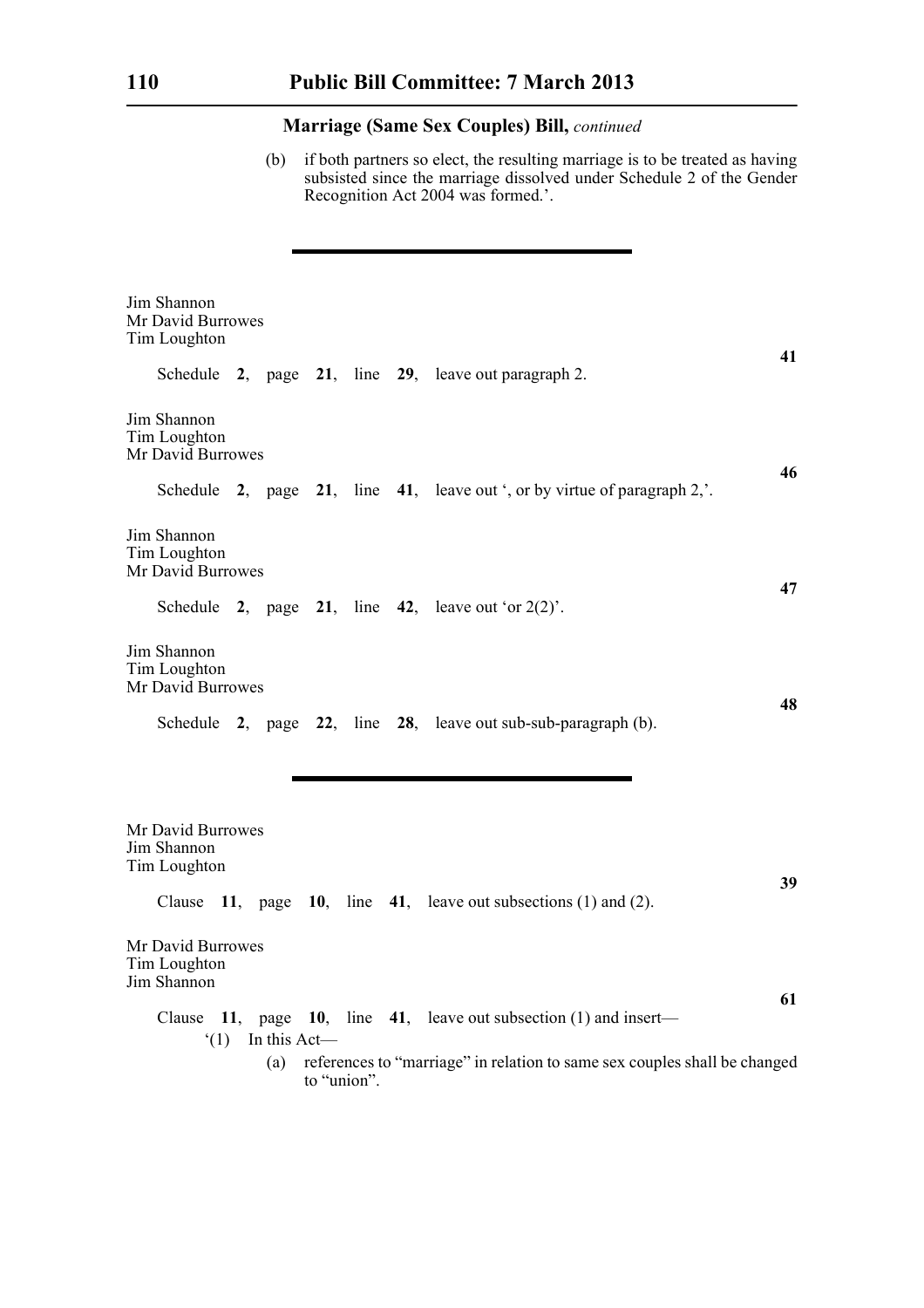(b) in the law of England and Wales, "union" has the same effect in relation to same sex couples as "marriage" has in relation to opposite sex couples.'.

| Mr David Burrowes<br>Tim Loughton<br>Jim Shannon |    |                                    |      |               |                                                                                                                                                                                                                                                                                                                       | 44 |
|--------------------------------------------------|----|------------------------------------|------|---------------|-----------------------------------------------------------------------------------------------------------------------------------------------------------------------------------------------------------------------------------------------------------------------------------------------------------------------|----|
|                                                  |    |                                    |      |               | Schedule 3, page 23, leave out from line 30 to line 29 on page 24.                                                                                                                                                                                                                                                    |    |
| Mr David Burrowes<br>Jim Shannon<br>Tim Loughton |    |                                    |      |               |                                                                                                                                                                                                                                                                                                                       |    |
|                                                  |    |                                    |      |               | Schedule $\,$ 4, page $\,$ 26, line $\,$ 9, leave out paragraphs 3 and 4.                                                                                                                                                                                                                                             | 42 |
| Mr Rob Wilson                                    |    |                                    |      |               |                                                                                                                                                                                                                                                                                                                       | 37 |
|                                                  |    |                                    |      |               | Schedule $4$ , page $26$ , line $14$ , leave out sub-paragraph (2).                                                                                                                                                                                                                                                   |    |
| Mr Rob Wilson                                    |    |                                    |      |               |                                                                                                                                                                                                                                                                                                                       | 38 |
|                                                  |    |                                    |      |               | Schedule 4, page $26$ , line $21$ , leave out sub-paragraph $(3)$ .                                                                                                                                                                                                                                                   |    |
| Kate Green<br>Chris Bryant                       |    |                                    |      |               |                                                                                                                                                                                                                                                                                                                       | 56 |
|                                                  |    | (2) Omit sub-paragraph $18(1)$ .'. |      |               | Schedule 4, page 33, line 40, leave out paragraph 15 and insert—<br>(1) Schedule 9 of the Equality Act 2010 (work: exceptions) is amended as follows.                                                                                                                                                                 |    |
| Kate Green                                       |    |                                    |      |               |                                                                                                                                                                                                                                                                                                                       | 62 |
| Schedule                                         | 4, |                                    | (ii) | was issued.'. | page 34, line 4, at end insert-<br>(c) a woman who is married to a woman who is her spouse where—<br>(i) the spouse is a woman by virtue of a full gender recognition<br>certificate having been issued under the Gender Recognition<br>Act 2004, and<br>the marriage subsisted before the time when that certificate |    |
| Kate Green                                       |    |                                    |      |               |                                                                                                                                                                                                                                                                                                                       | 64 |
|                                                  |    |                                    |      |               | Schedule 4, page $34$ , line $21$ , at end insert—                                                                                                                                                                                                                                                                    |    |

'(2A) In subsection (3) after "widow's", insert "or a survivor same sex spouse's, where within  $(4C)$  below,".'.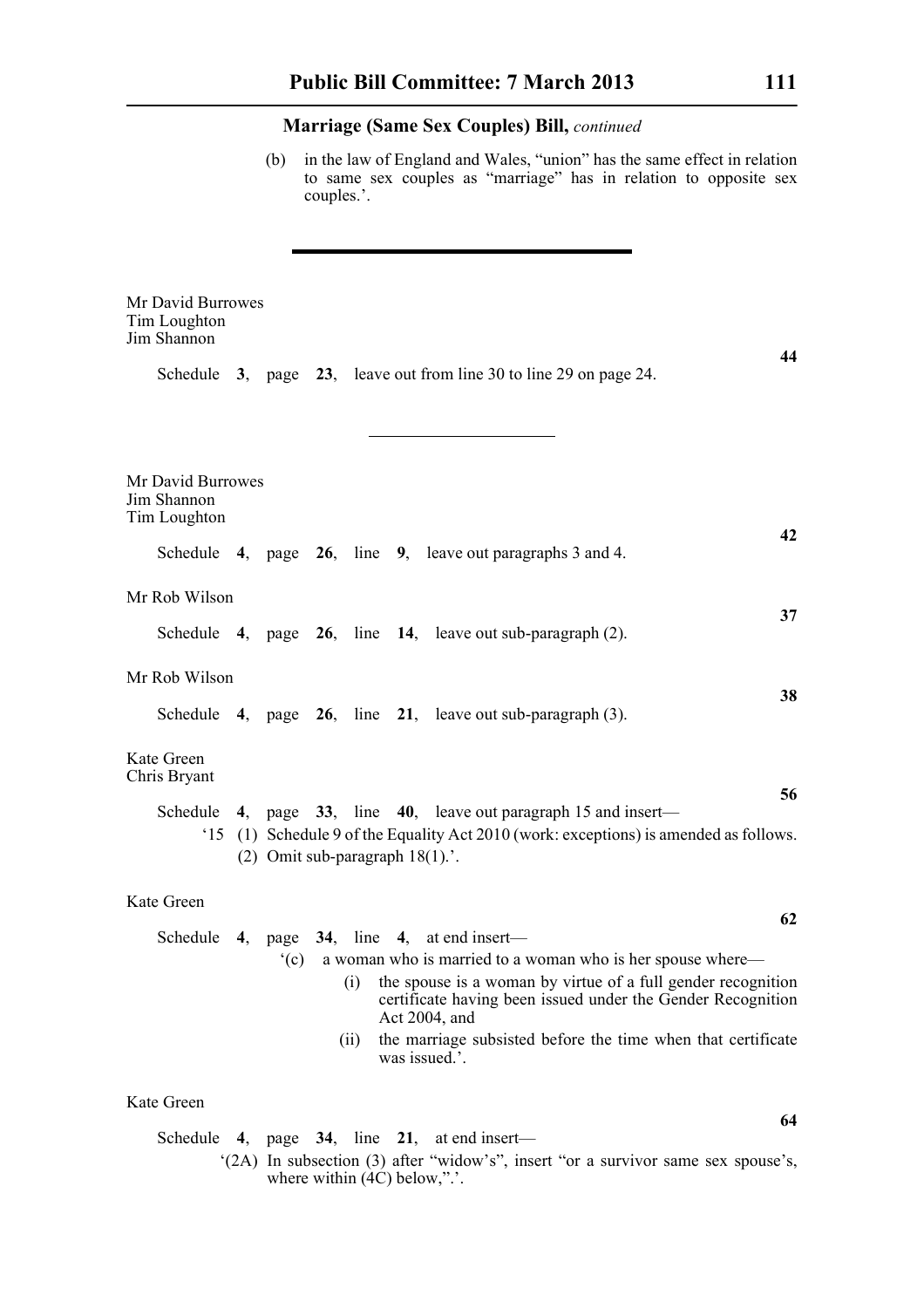Kate Green

Schedule **4**, page **34**, line **22**, leave out 'after "partner's" insert "or surviving same sex spouse's". and insert '—

- (a) after "partner's" insert "or surviving same sex spouse's";
- (b) at end insert "but this limitation does not apply to a surviving same sex spouse by virtue of gender recognition as defined in (4C) below.".'.

Kate Green

Schedule **4**, page **34**, line **22**, at end insert— '(3A) After subsection (4B) insert—

- "(4C) A surviving same sex spouse is 'a same sex spouse by virtue of gender recognition' where she was married to—
	- (a) a spouse who was a woman by virtue of a full gender recognition certificate having been issued under the Gender Recognition Act 2004, and
	- (b) the marriage subsisted before the time when that certificate was issued."

### Kate Green

Schedule **4**, page **34**, line **29**, leave out 'is a man married to a woman, and the earner' and insert 'is a man married to a woman, or a woman within (4) below who is married to a woman, and the earner'.

#### Kate Green

Schedule **4**, page **34**, line **32**, leave out 'is a married woman, a man married to a man, or a civil partner, and the earner dies' and insert 'is a married woman except within (4) below, a man married to man, or a civil partner, and the earner dies'.

#### Kate Green

Schedule **4**, page **34**, line **34**, at end insert—

'(4) A woman by virtue of a full gender recognition certificate having been issued under the Gender Recognition Act 2004, whose marriage subsisted before the time when that certificate was issued.'.

# Kate Green

- Schedule **4**, page **34**, line **35**, leave out ', in subsection (4), for "widower or surviving civil partner of an earner" substitute "widower of a female earner, the survivor of a marriage with an earner of the same sex, or the survivor of a civil partnership with an earner,",' and insert '—
	- (a) in subsection (4), for "widower or surviving civil partner of an earner" substitute "widower of a female earner, the survivor of a marriage with an earner of the same sex, or the survivor of a civil partnership with an earner,";

# **67**

**68**

**66**

**63**

**65**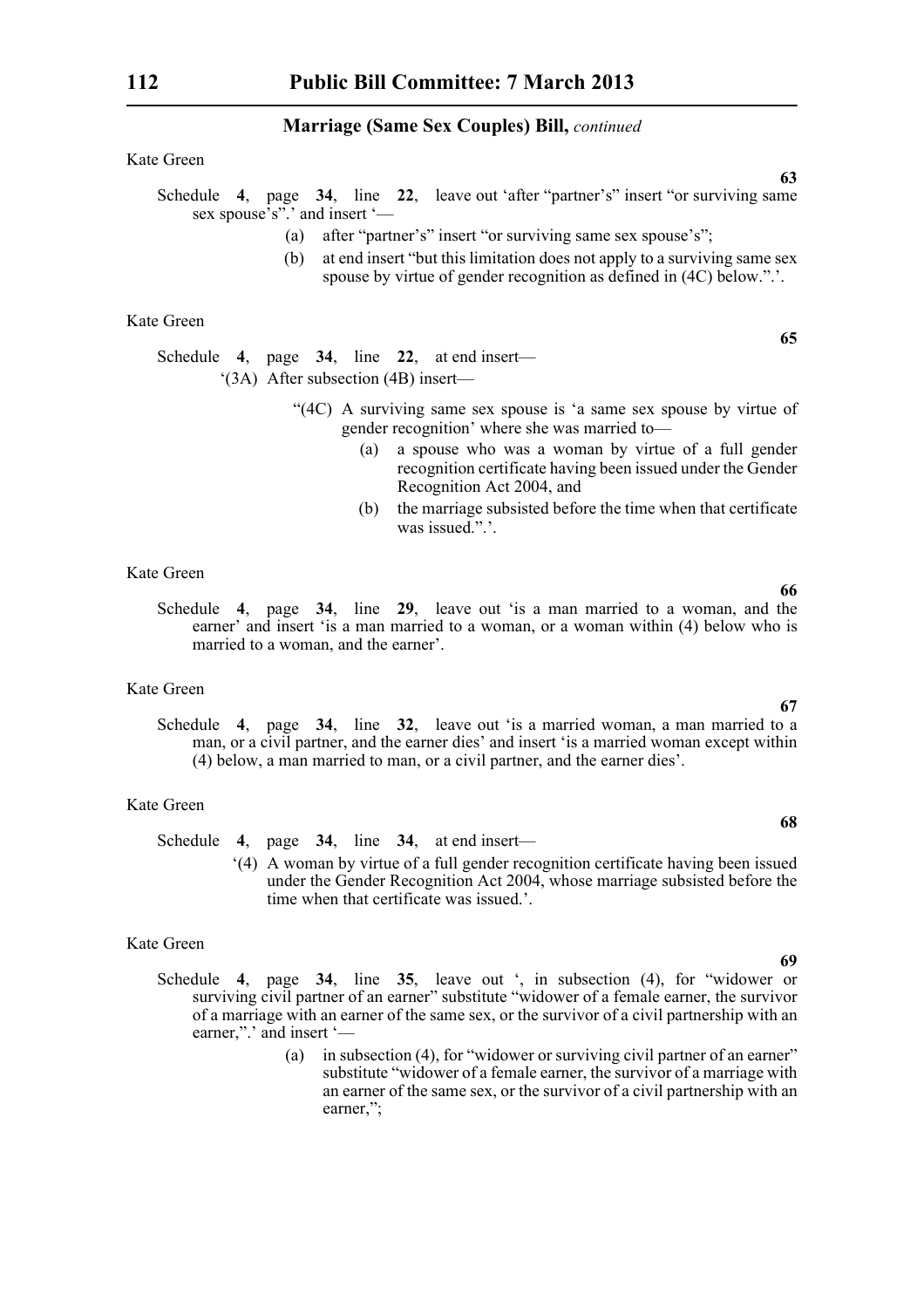- (b) at the end insert—
	- "(5) The limitation in subsection 4 shall not apply to the survivor of a marriage with an earner of the same sex in which the survivor was married to—
		- (a) a spouse who was a woman by virtue of a full gender recognition certificate having been issued under the Gender Recognition Act 2004, and
		- (b) the marriage subsisted before the time when that certificate was issued.".'.

Dr Julian Huppert

Schedule **5**, page **36**, leave out lines 10 to 37 and insert— 'Section 4 (successful applications): for subsections (2) and (3) substitute—

- "(2) The certificate is to be a full gender recognition certificate if—
	- (a) the applicant is not a civil partner and does not request an interim gender recognition certificate,
	- (b) or the applicant is a civil partner who does not request an interim gender recognition certificate and the Panel has decided to issue a full gender recognition certificate to the other party to the civil partnership.
- (3) The certificate is to be an interim gender recognition certificate if either—
	- (a) the applicant is a party to a protected civil partnership and the other party to the civil partnership has not made an application under section 1(1),
	- (b) the applicant is a party to a protected civil partnership and the Panel has decided not to issue a full gender recognition certificate to the other party to the civil partnership,
	- (c) or the applicant is party to a protected marriage, requests an interim gender recognition certificate and the application includes a statutory declaration of consent from the applicant's spouse.
- (3A) If a gender recognition panel issues a full gender recognition certificate under this section to an applicant who is a party to a marriage or civil partnership, the panel must give the applicant's spouse notice of the issue of the certificate.".'.

Dr Julian Huppert

Schedule **5**, page **39**, line **39**, leave out '(by virtue of section  $4(2)(b)$  or  $4A$ )'.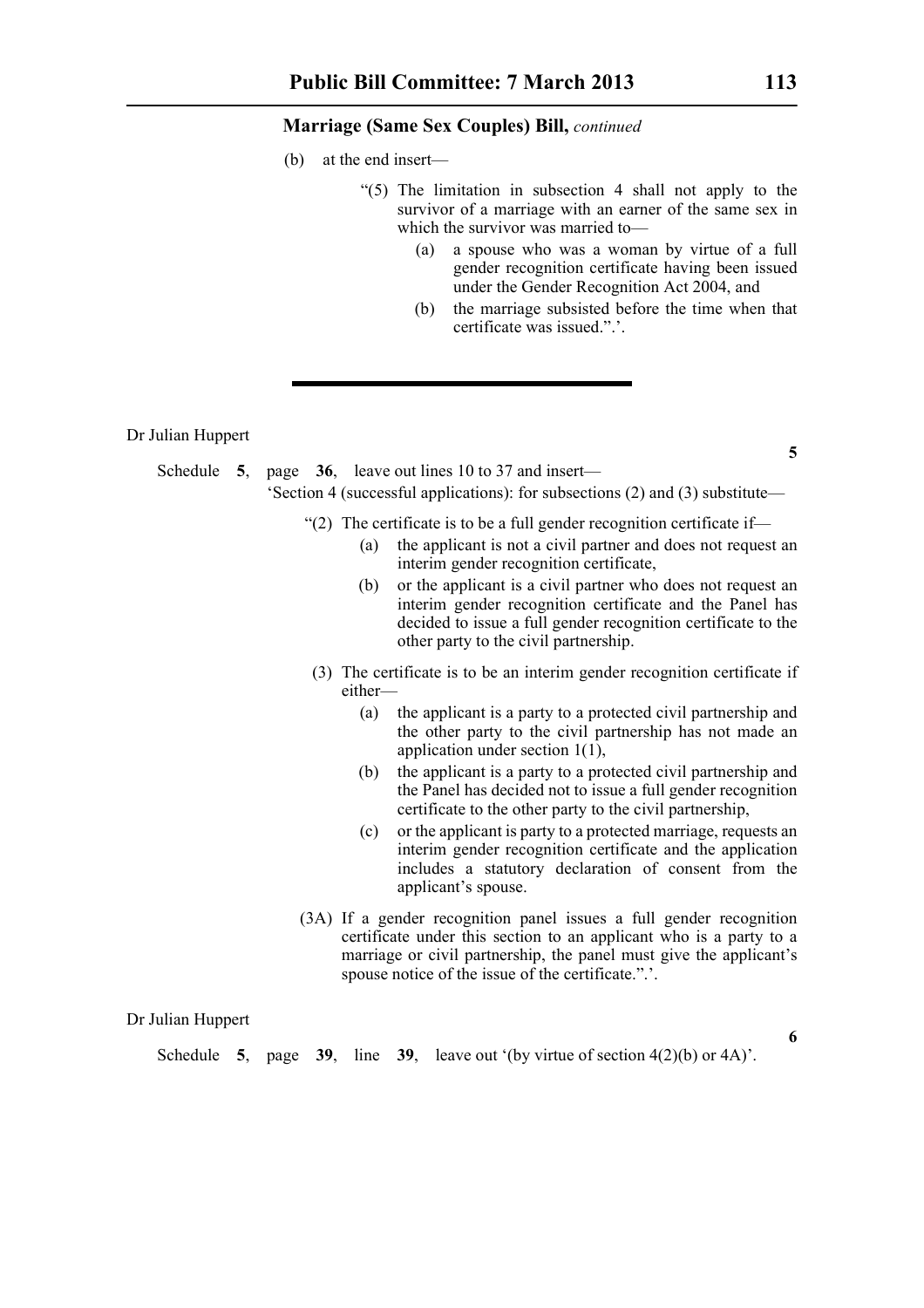Hugh Bayley Kate Green Chris Bryant

Schedule **5**, page **40**, line **18**, at end insert—

**13**

**8**

*'Reinstatement of marriages annulled to permit a person to obtain a gender recognition certificate*

- 9A Schedule 4 (Effect on Marriage) at beginning insert:
	- (1) This section applies to a formerly married couple whose marriage was annulled in order to permit one or both partners to that marriage to obtain a full gender recognition certificate provided that:
		- (a) the marriage was annulled following the coming into force of the Gender Recognition Act 2004, and
		- (b) the formerly married couple either:
			- (i) formed a civil partnership with each other within six months of the annulment of their marriage, and continue to maintain their civil partnership, or
			- (ii) have continued to live together in the same household since the annulment of their marriage, and
			- (iii) both partners to the former marriage give notice that they wish their marriage to be reinstated - with effect from the date that it was annulled.
	- (2) When notice is given under section  $(1)(b)(iii)$ , the marriage shall be reinstated with effect from the date it was annulled.
	- (3) In such circumstances the continuity of the marriage shall not be affected in any way and all legal rights that accrued to either party to that marriage will be reinstated - including the right to pensions, tax status in the UK, rights to property and inheritance.
	- (4) In those cases where the couple subsequently formed a civil partnership, the civil partnership shall be set aside.
	- (5) The couple whose marriage is reinstated shall be compensated from public funds for the costs they incurred in annulling the marriage, seperating their financial affairs, forming a civil parthership and in respect of their costs incurred in the UK or abroad as a result of the annulmen tof their marriage.".'.

#### Dr Julian Huppert

Schedule **5**, page **40**, leave out lines 30 to 31 and insert—

- '(a) the registration of qualifying marriages,
- (b) the registration of qualifying civil partnerships,
- (c) the issue of replacement marriage certificates displaying the new details of the parties to the marriage but maintaining the original date,
- (d) the issue of replacement birth certificates where the application is shown on the certificate, with the consent of the other parent named and—
	- (i) where the child has reached 16 years of age, the consent of the child to whom the birth certificate relates,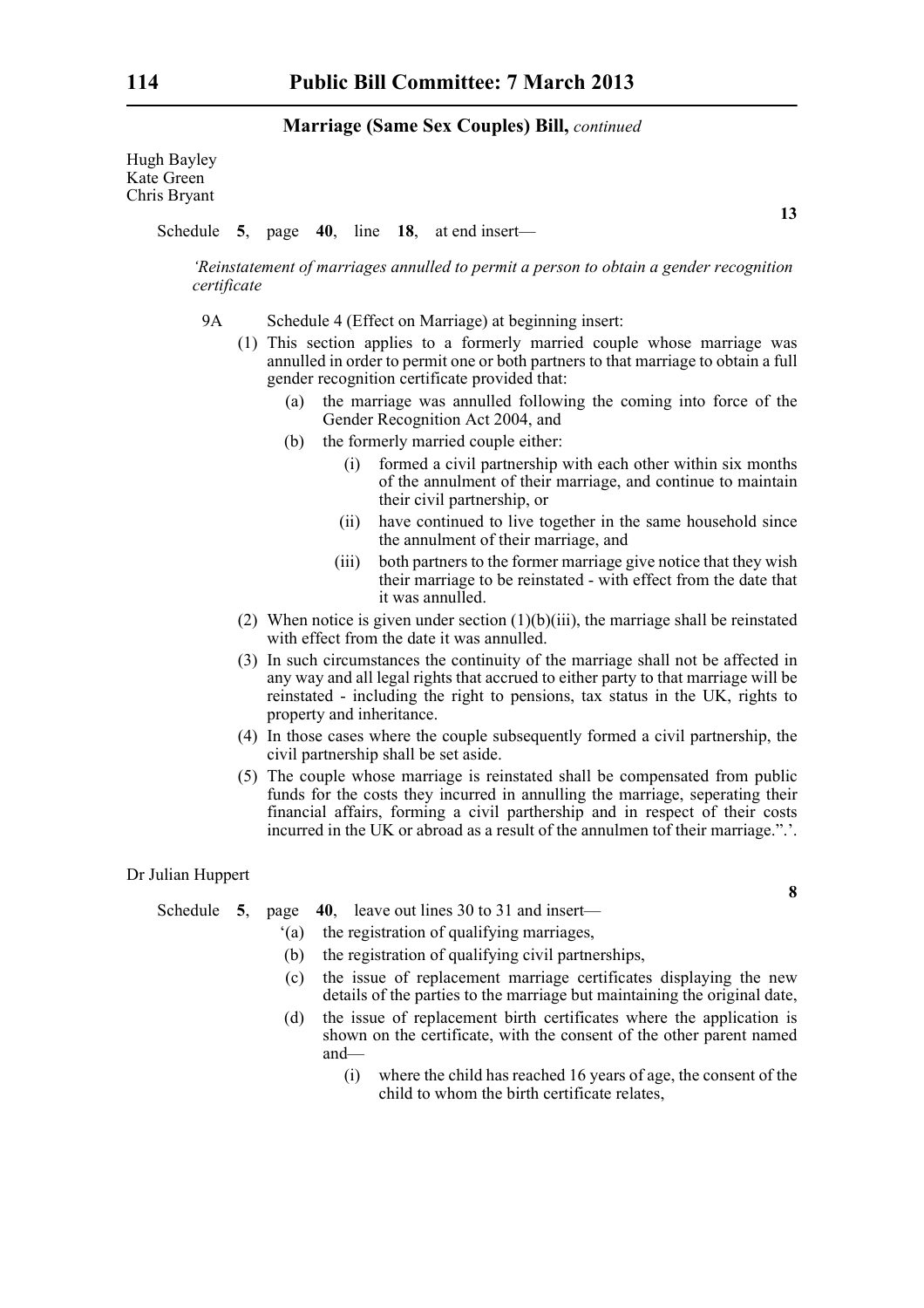(ii) where the child has not yet reached the age of 16 years, the consent of the other parent named on the birth certificate, where present.'.

#### Dr Julian Huppert

Schedule **7**, page **50**, line **37**, at end insert— '(24A) Section 12 (grounds on which a marriage is voidable): omit paragraph (h).'.

Mr David Burrowes Tim Loughton Jim Shannon

Schedule **7**, page **52**, line **26**, at end insert—

*'Human Rights Act 1998. (c.42)*

- 42 The Human Rights Act 1998 is amended as follows.
- 43 Section 6: after subsection 3 insert—
	- "(3A) A "public authority" for the purposes of this section does not include a relevant governing authority or relevant religious organisation in respect of functions relating to giving any consent or to refusing to give any consent provided for in sections 2, 4, 5, or 7 of the [Marriage (Same Sex Couples)] Act 2013.".'.

Mr David Burrowes Tim Loughton Jim Shannon

> Schedule **7**, page **52**, line **26**, at end insert— '42 The Education Act 1996 is amended as follows. 43 Section 403 (sex education: manner of provision), after subsection (1D) insert— "( $1E$ ) For the purposes of subsection  $(1A)$ , no school shall be under any duty as a result of guidance issued, to promote or endorse any understanding of the nature of marriage that is contrary to the character and designation of the school.".'.

Mr David Burrowes Tim Loughton Jim Shannon

Schedule **7**, page **52**, line **26**, at end insert—

*'Public Order Act 1986*

42 (1) Section 29JA is amended as follows.

**4**

**30**

**31**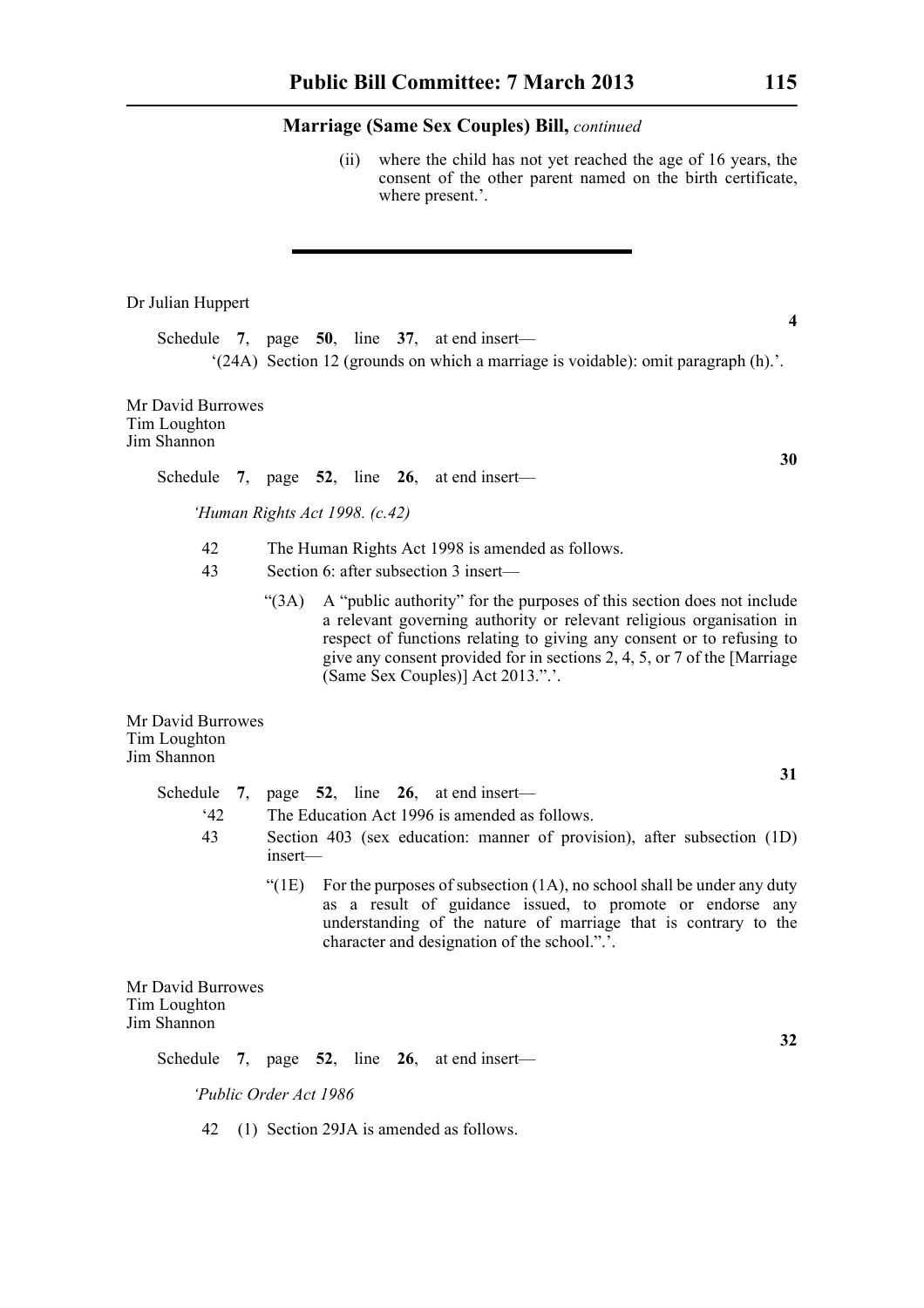- 43 (2) For section 29JA there shall be subsituted the following—
	- "29JA Protection of freedom of expression (sexual orientation) In this Part, for the avoidance of doubt, the discussion or criticism of sexual conduct or practices or the urging of persons to refrain from or modify such conduct or practices or the discussion or criticism of same-sex marriage shall not be taken of itself to be threatening or intend to stir up hatred.".'.

Mr David Burrowes Tim Loughton Jim Shannon

#### Schedule **7**, page **52**, line **26**, at end insert—

- '42 (1) Section 89 (interpretation and exceptions): After subsection (1) insert—
	- "(1A) For the avoidance of doubt, the discussion or criticism of sexual conduct or practices or the discussion or criticism of same-sex marriage shall not be taken of iteslf to be discrimination for the purposes of section 85.".'.

Mr David Burrowes Jim Shannon Tim Loughton

**40**

- Clause **15**, page **12**, line **11**, leave out subsections (2) and (3) and insert—
	- '(2) The following subordinate legislation may not be made unless a draft of the statutory instrument containing the legislation has been laid before, and approved by resolution of, each House of Parliament—
		- (a) an order under section 8;
		- (b) an order under section  $14(1)$  or  $(2)$ ;
		- (c) an order under paragraph 1 or 2 of Schedule 2;
		- (d) an order under section  $11(5)(c)$ ;
		- (e) an order under paragraph 2 of Schedule 2;
		- (f) an order under paragraph 24 of Schedule 4.
	- (2A) Before the Secretary of State makes an order under subsection (2) he must consult such other persons as appear to him to be likely to be affected by his proposals.
	- (2B) If, following consultation under the provisions in subsection (2A), the Secretary of State proposes to make an order under subsection (2) he must lay before each House of Parliament a document which—
		- (a) explains his proposals;
		- (b) sets them out in the form of a draft order; and
		- (c) gives details of consultation under subsection (2A).
	- (2C) Where a document relating to proposals is laid before Parliament under subsection (2B), no draft of an order under subsection (2) to give effect to the proposals (with or without modifications) is to be laid before Parliament until after the expiry of the period of 60 days beginning with the day on which the document was laid.
	- (2D) In calculating the period mentioned in subsection (2C) no account is to be taken of any time during which—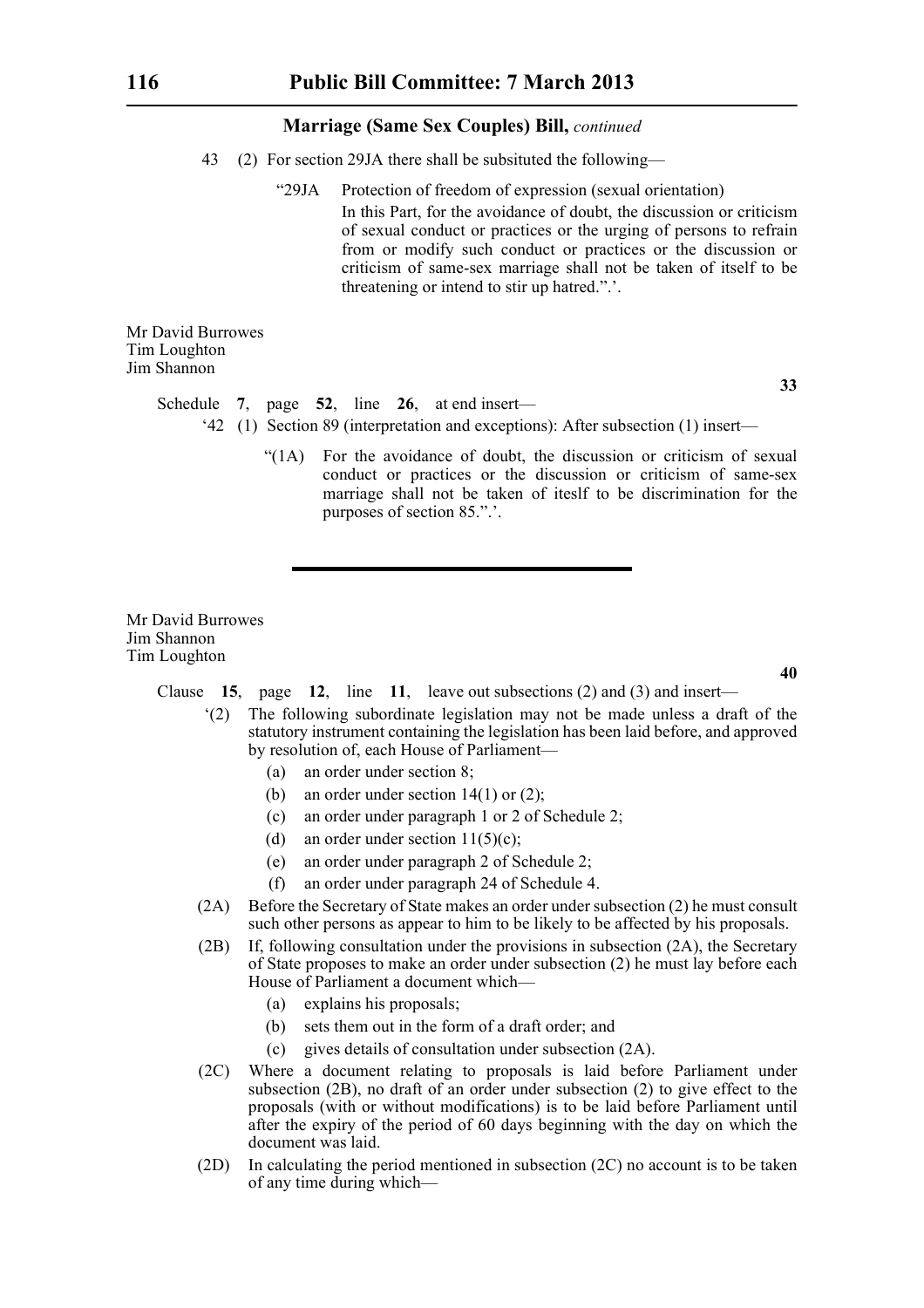- (a) Parliament is dissolved or prorogued; or
- (b) either House is adjourned for more than four days.
- (2E) In preparing a draft order under subsection (2) the Secretary of State must consider any representations made during the period mentioned in subsection (2C).
- (2F) A draft order under subsection (2) which is laid before Parliament must be accompanied by a statement of the Secretary of State giving details of—
	- (a) any representations considered in accordance with subsection (2E); and
	- (b) any changes made to the proposals contained in the document laid before Parliament under subsection (2B).'.

Jim Shannon Tim Loughton Mr David Burrowes

Clause **17**, page **14**, line **3**, leave out subsection (3).

*NEW CLAUSES*

*Part 1 of the Civil Partnership Act 2004*

Mr Rob Wilson Dr Julian Huppert Greg Mulholland Stephen Williams Charlotte Leslie Tim Loughton

To move the following Clause:—

- '(1) Part 1 of the Civil Partnership Act 2004 is amended as follows.
- (2) In section 1, subsection (1), leave out "of the same sex".'.

**NC1**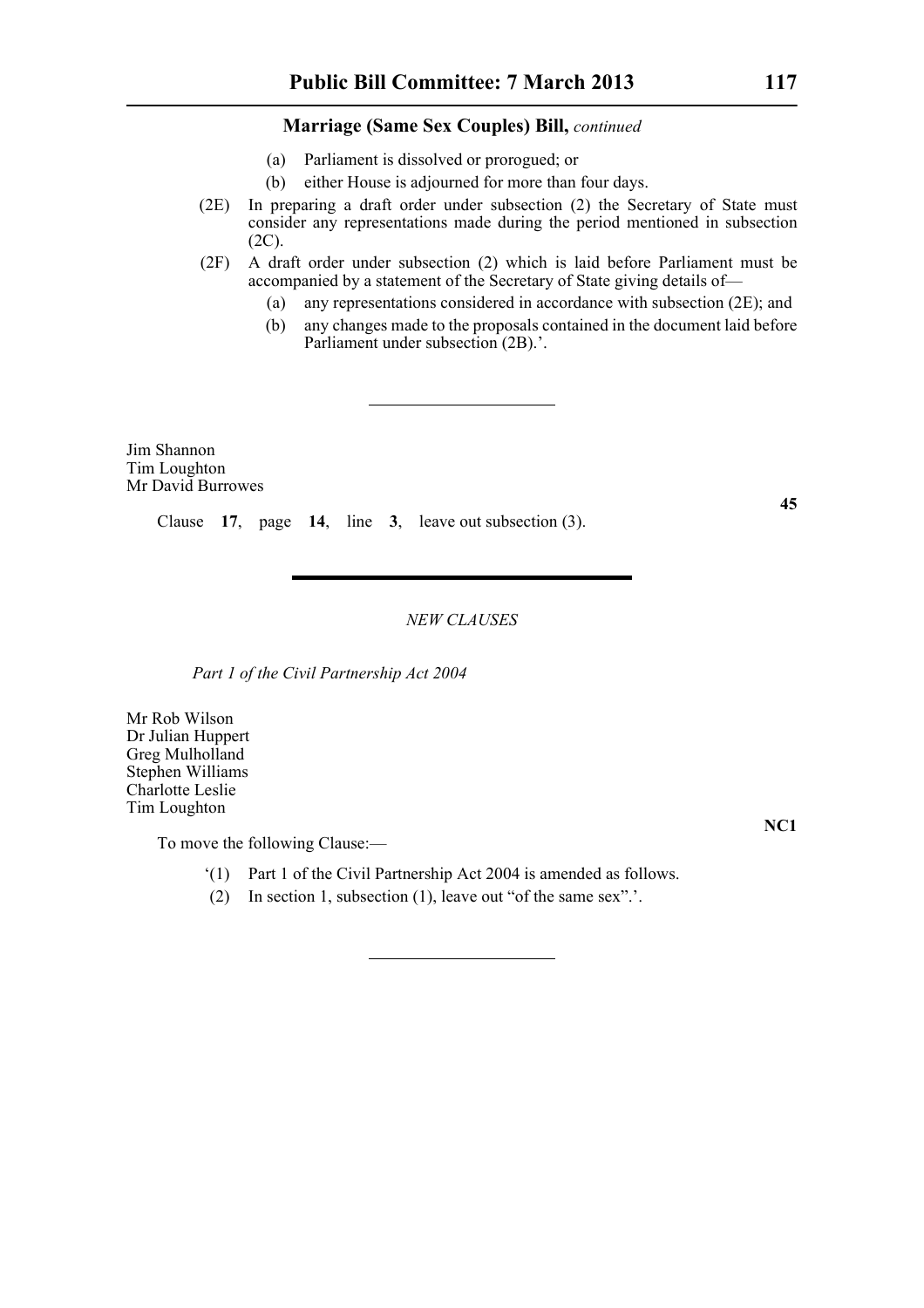*Part 2 of the Civil Partnership Act 2004*

Mr Rob Wilson Dr Julian Huppert Greg Mulholland Stephen Williams Charlotte Leslie Tim Loughton

To move the following Clause:—

- '(1) Part 2 of the Civil Partnership Act 2004 is amended as follows.
- (2) In section 3, subsection (1), after "if—", leave out—
	- "(a) they are not of the same sex".'.

*Marriages according to usages of approved organisations*

Dr Julian Huppert Stephen Williams Kelvin Hopkins

To move the following Clause:—

'(1) In the Marriage Act 1949, after section 47, insert the following section—

### **"47A Marriages according to usages of approved organisations**

- (1) The Registrar General may by certificate approve organisations to solemnise marriages according to their usages provided that any such organisation—
	- (a) is a registered charity concerned with advancing or practising a religion or belief, including a non-religious belief;
	- (b) does not possess or have the use of any registered place of worship; and
	- (c) appears to the Registrar General to be of good repute.
- (2) In the certificate referred to in subsection (1) the Registrar General shall designate an officer of the organisation ("the principal officer") to appoint persons for stated periods of time to act as registering officers on behalf of the organisation, and may impose such conditions as seem to him or her to be desirable relative to the conduct of marriages by the organisation and to the safe custody of marriage register books.
- (3) The principal officer shall, within the prescribed time and in the prescribed manner, certify the names and addresses of the persons so appointed to the Registrar General and to the superintendent registrars of the registration districts in which such persons live, together with such other details as the Registrar General shall require.
- (4) A marriage shall not be solemnised according to the usages of an approved organisation until duplicate marriage register books have been supplied by the Registrar General under Part IV of this Act to the registering officers appointed to act on behalf of the organisation.

**NC2**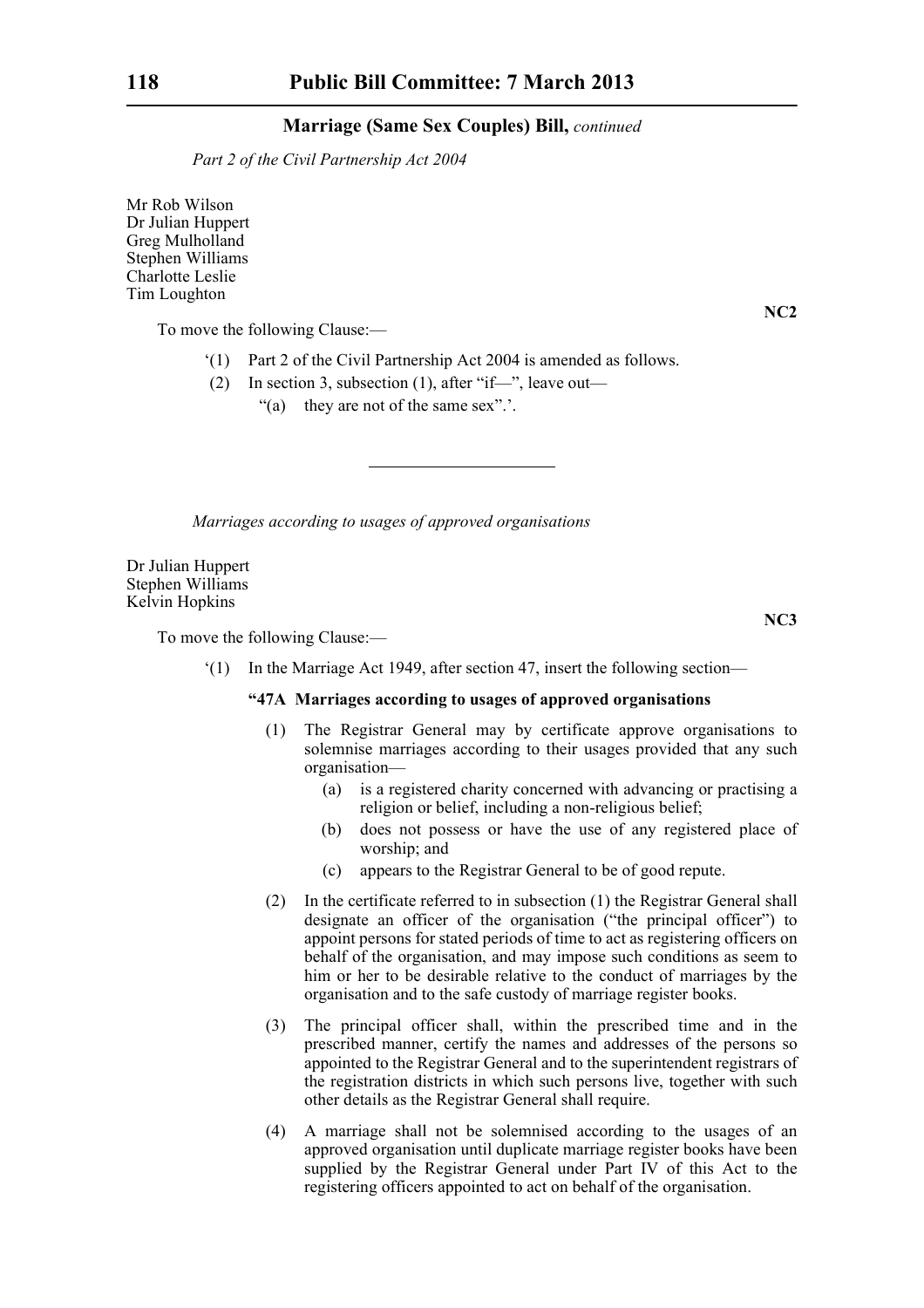- (5) If the Registrar General is not satisfied with respect to any registering officer of the approved organisation that sufficient security exists for the safe custody of marriage register books, he or she may in his or her discretion suspend the appointment of that registering officer.
- (6) A marriage to which this section applies shall be solemnised with open doors in the presence of either—
	- (a) a registrar of the registration district in which the marriage takes place; or
	- (b) a registering officer appointed under subsection (2) whose name and address have been certified in accordance with subsection (3) and of two witnesses;

and the persons to be married shall make the declarations and use the form of words set out in subsection (3) or (3A) of section 44.

- (7) A marriage solemnised according to the usages of an approved organisation shall not be valid unless there is produced to the superintendent registrar, at the time when notice of marriage is given, a certificate signed by the principal officer or a registering officer of the approved organisation that each person giving notice of marriage is a member of the said organisation.
- (8) A certificate under subsection (7) shall be for all purposes conclusive evidence that any person to whom it relates is authorised to be married according to the usages of the said organisation and the entry of the marriage in a marriage register book under Part IV of this Act, or a certified copy thereof made under the said Part IV, shall be conclusive evidence of the production of such a certificate.".
- (2) Schedule [Consequential amendments—Marriage according to usages of approved organisations] has effect.'.

*Conscientious objection*

Mr David Burrowes Tim Loughton Jim Shannon

To move the following Clause:—

- '(1) No person shall be under any duty, whether by contract or by statutory or other legal requirement, to conduct a marriage to which he has a concientious objection.
- (2) For the purposes of this section, a "conscientious objection" exists where the refusal to conduct a marriage is only that it concerns a same sex couple, and is based on the person's sincerely held religious or other beliefs.
- (3) This section is without prejudice to the duty of a registration authority to ensure that there is a sufficient number of registrars and superintendent registrars for its area to carry out in that area the functions of registrars and superintendents.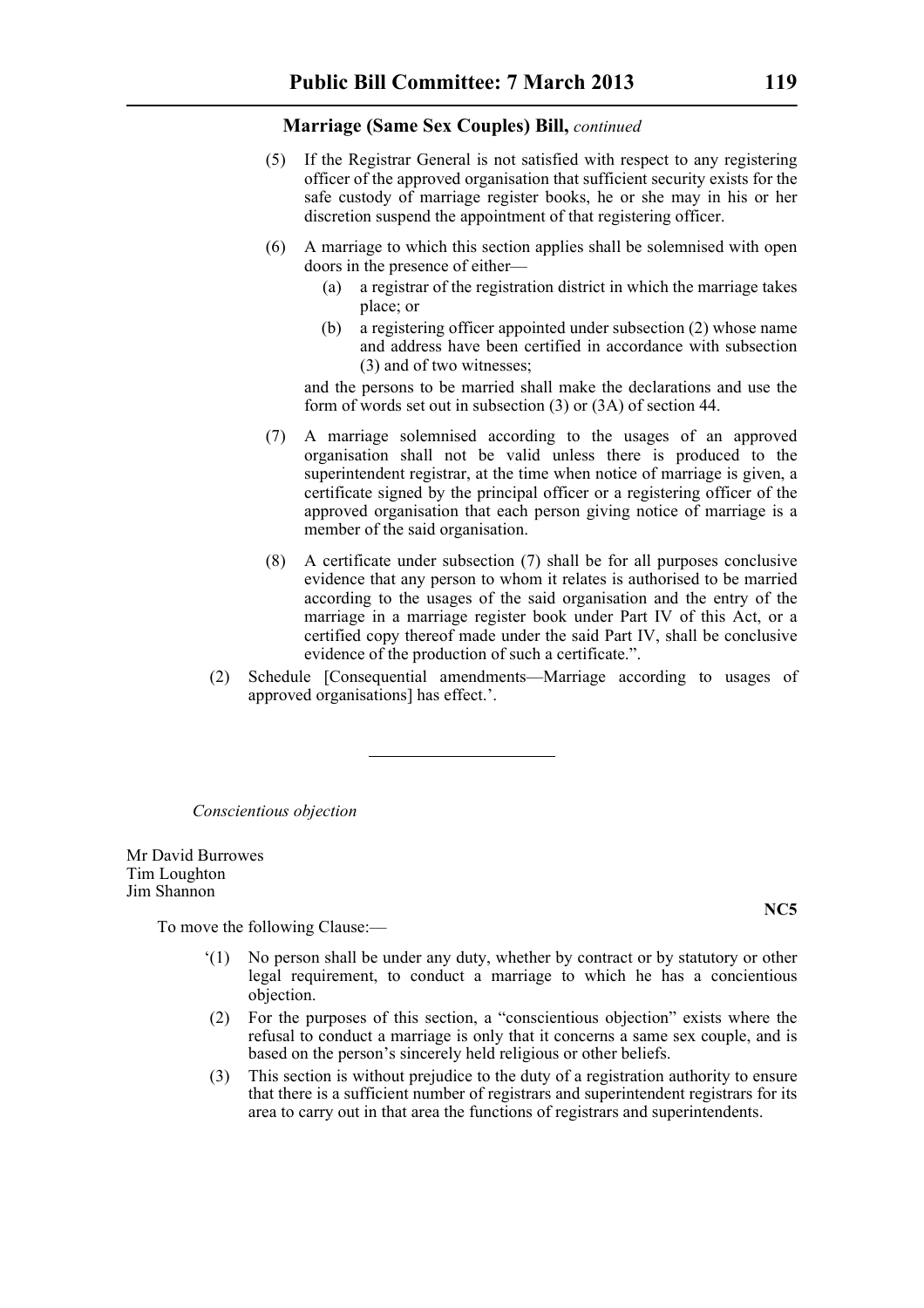(4) In any legal proceedings the burden of proof of conscientious objection shall rest on the person claiming to rely on it.'.

*Existing charitable trust deeds*

Mr David Burrowes Tim Loughton Jim Shannon

**NC6**

To move the following Clause:—

'A charitable trust deed which includes in its objects, directly or indirectly, the promotion of marriage or the provision of marriage counselling is not extended by this Act to marriages of same-sex couples.'.

*Education: Parental right of withdrawal*

Mr David Burrowes Tim Loughton Jim Shannon

To move the following Clause:—

'In the event that a school teaches about same-sex marriage in a way which conflicts with the beliefs of a parent, that parent shall have a right to withdraw their child from the lesson or lessons in which that teaching takes place, regardless of whether the lesson is deemed to constitute sex education.'.

*Part 2 of the Civil Partnership Act 2004—adultery*

Charlotte Leslie

To move the following Clause:—

- '(1) Part 2 of the Civil Partnership Act 2004 is amended as follows.
- (2) In section 44, subsection (5), at end add—
	- "(e) that the respondent has committed adultery and the applicant finds it intolerable to live with the respondent.".'.

**NC7**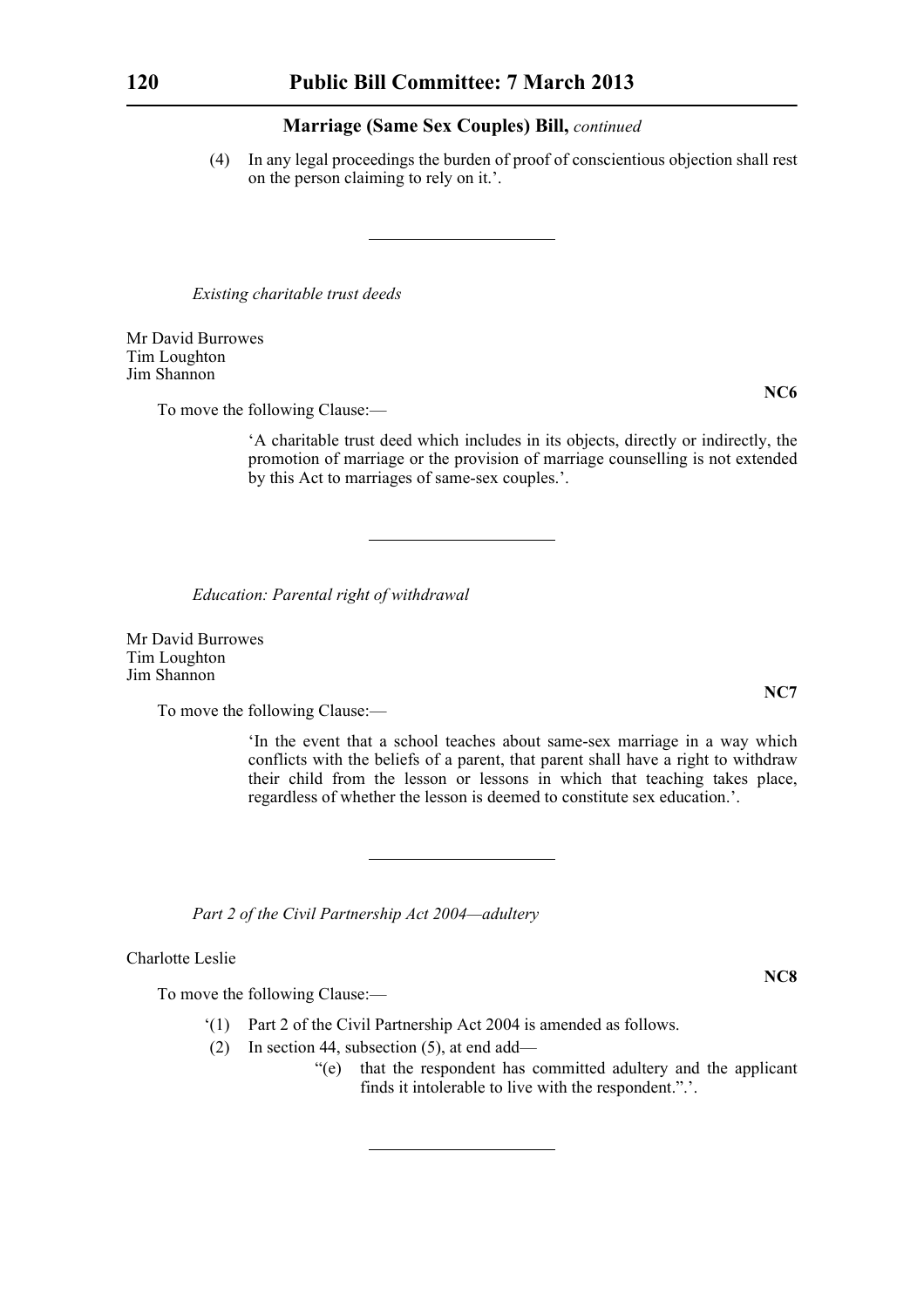*Part 2 of the Civil Partnership Act 2004—non-consummation*

#### Charlotte Leslie

To move the following Clause:—

- '(1) Part 2 of the Civil Partnership Act 2004 is amended as follows.
- (2) In section 50, subsection (1), at end insert—
	- "(f) the Civil Partnership has not been consummated owing to the incapacity of either party to consummate it;
	- (g) the Civil Partnership has not been consummated owing to the wilful refusal of the respondent to consummate it.".'.

*Part 2 of the Equality Act 2010—belief about the nature of marriage*

Charlotte Leslie

To move the following Clause:—

- '(1) Part 2 of the Equality Act 2010 is amended as follows.
- (2) In section 4, at end add—
- (3)

"belief about the nature of marriage".

- (4) After section 12 insert the following clause—
	- "(12A) In relation to the protected characteristic of belief about the nature of marriage—
		- (a) a reference to a person who has a particular protected characteristic is a reference to a person who holds a particular belief about the nature of marriage;
		- (b) a reference to persons who share a protected characteristic is a reference to persons who hold the same belief about the nature of marriage.".'.

*The Equality Act 2010*

Mr Rob Wilson

To move the following Clause:—

- '(1) The Equality Act 2010 is amended as follows.
- (2) In section 149, after subsection 9, insert—
	- "(10) No person shall suffer any detriment in respect of his opposition to same sex marriage or the reasonable expression thereof, where that person's opposition to same sex marriage is—

**NC9**

**NC10**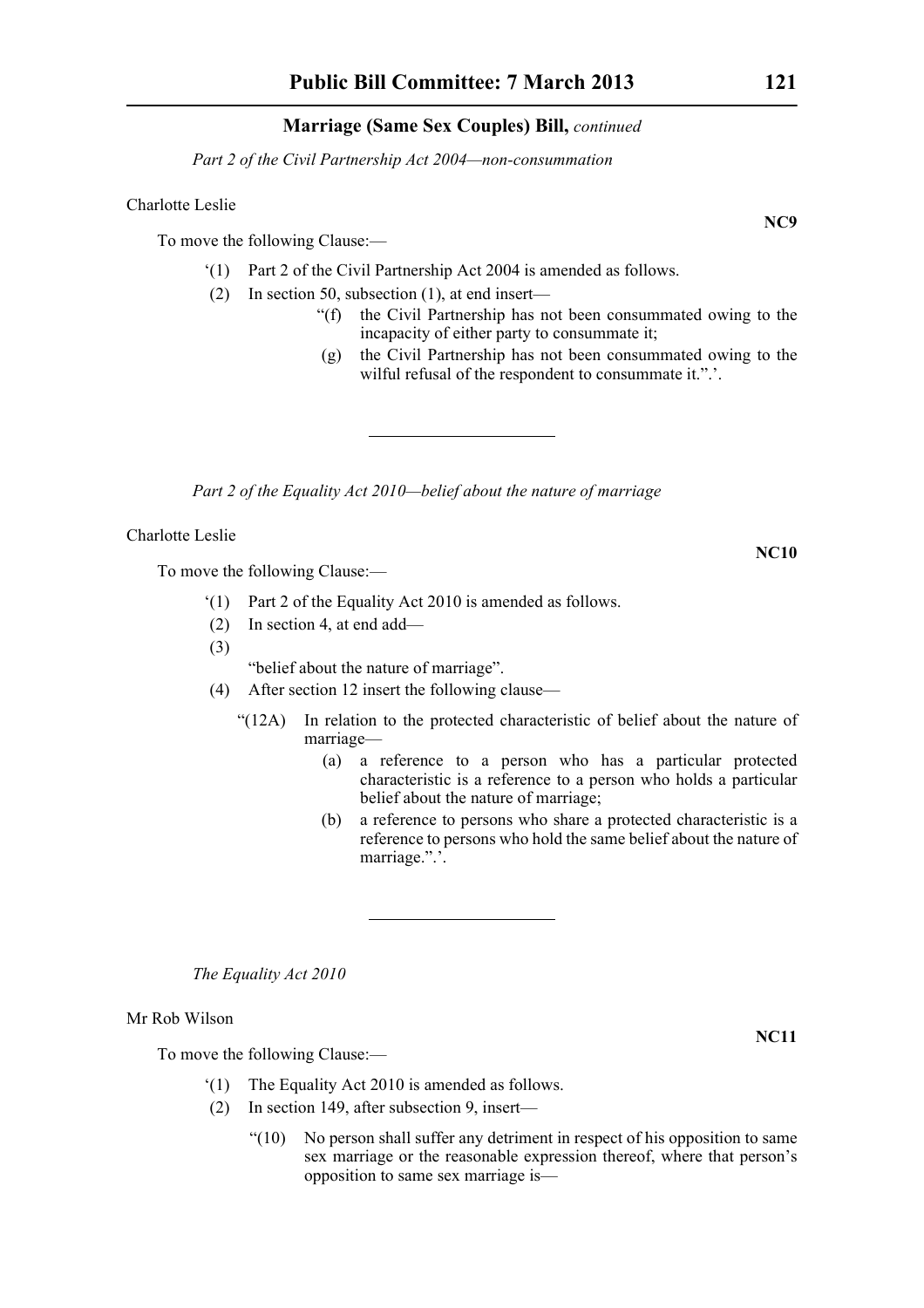- (a) motivated by his conscience; or
- (b) motivated by his deeply and genuinely held religious or philosophical beliefs.".'.

*Registrars of marriages of same sex couples*

Mr Rob Wilson

To move the following Clause:—

'(1) It is the duty of each registration authority to ensure that there is a sufficient number of registrars for its area to carry out in that area the functions of a registrar in respect of marriages of same sex couples.'.

*The Human Rights Act 1998*

Mr Rob Wilson Tim Loughton

To move the following Clause:—

'In section 13 of the Human Rights Act 1998 insert—

"(2A) No duty to solemnize the marriage of a same sex couple according to the rites of the Church of England shall be created by virtue of this Act or the schedules thereto.".'.

*Civil partnerships: change of gender*

Hugh Bayley Stephen Gilbert Stephen Williams

To move the following Clause:—

'(1) If one of the parties in a civil partnership changes their gender under the Gender Recognition Act 2004, the civil partnership may continue, provided that both parties so elect.

**NC13**

**NC12**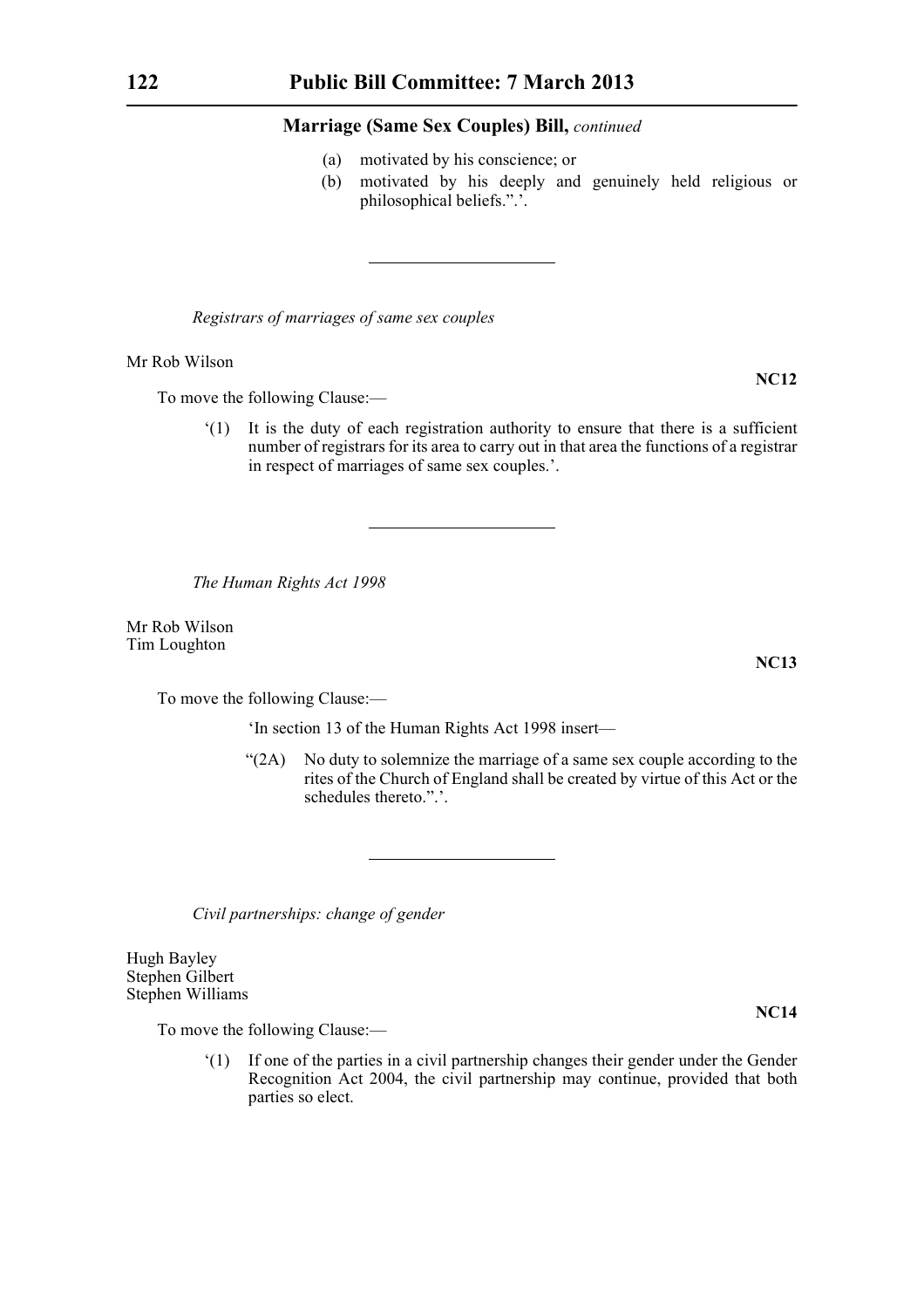(2) Subsection (1) applies only if a full gender recognition certificate is issued after the civil partnership has been entered into.'.

*Sanctions against clergy (prohibition)*

Tim Loughton Mr David Burrowes Jim Shannon Sir Gerald Howarth Kwasi Kwarteng

To move the following Clause:—

'No sanction may be imposed upon or discrimination exercised against any member of the clergy who refuses to conduct a same sex marriage who—

- (a) is employed as a member of the armed forces;
- (b) is employed as a chaplain in the National Health Service; or
- (c) is employed by any other state institution or organisation.'.

*Withholding of funds*

Tim Loughton Mr David Burrowes Jim Shannon Sir Gerald Howarth Kwasi Kwarteng

To move the following Clause:—

'No award of public funds for which religious organisations are otherwise eligible shall be withheld on the grounds that those faith groups refuse or are prohibited from conducting same sex marriages.'.

*Applications for gender recognition certificates following the coming into force of this Act*

Kate Green

To move the following Clause:—

'An application for a gender recognition certificate under the Gender Recognition Act 2004 made by a person who was married at the time that Act came into force, has undergone surgical treatment for the purpose of modifying sexual characteristics in the period since the coming into force of the 2004 Act and has

**NC15**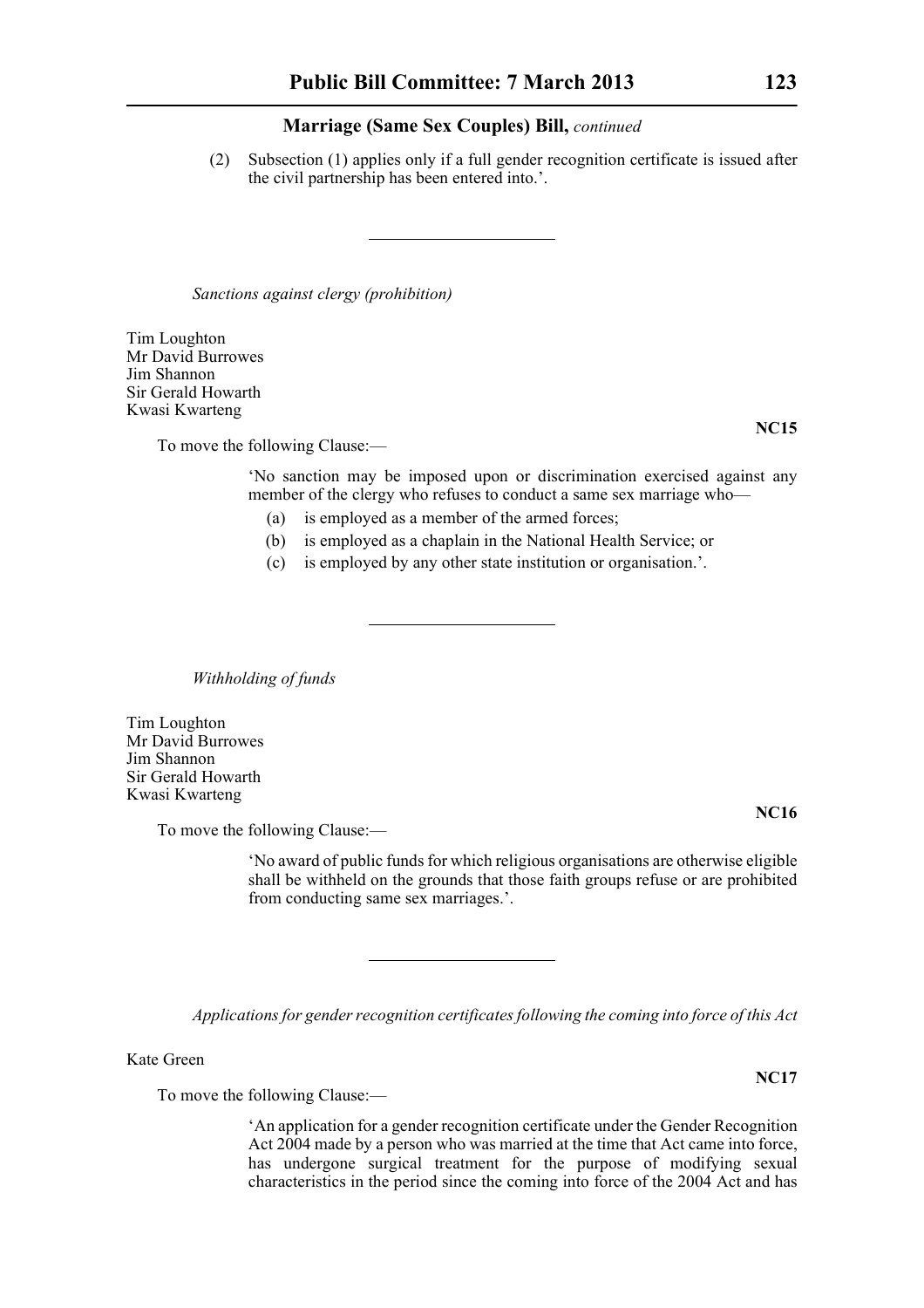remained married shall be treated as if it was an application under section 27(3) of the Gender Recognition Act 2004.'.

*NEW SCHEDULE*

Dr Julian Huppert Kelvin Hopkins Stephen Williams

**NS1**

To move the following Schedule:—

#### 'CONSEQUENTIAL AMENDMENTS—MARRIAGE ACCORDING TO USAGES OF APPROVED ORGANISATIONS

The following amendments are made to the Marriage Act 1949—

- (1) In section 26 (marriages which may be solemnised on authority of superintendent registrar's certificate) in subsection (1) after paragraph (c) there is inserted—
	- "(ca) a marriage conducted under the auspices of an approved organisation;".
- (2) In section 35 (marriages in registration district in which neither party resides) after "the Society of Friends" there is inserted "or of an approved organisation".
- (3) In section 43 (appointment of authorised persons) in subsection (3) after "the Society of Friends" there is inserted "or of an organisation authorised by the Registrar General under section 47A".
- (4) In section 50 (person to whom certificate to be delivered), in subsection (1) after paragraph (d) there is inserted—
	- "(da) if the marriage is to be solemnised according to the usages of an approved organisation, a registering officer of that organisation".
- (5) After section 52, the following section is inserted—

#### **"52A Interpretation**

In this Part of this Act "approved organisation" has the meaning given to it in section 67.".

- (6) In section 53 (persons by whom marriages are to be registered), after paragraph (b) there is inserted—
	- "(ba) in the case of a marriage solemnised according to the usages of an approved organisation, a registered officer of that organisation;".
- (7) In section 54 (provision of marriage register books by Registrar General), in subsection (1) after the words "the Society of Friends," there is inserted "registering officer of every approved organisation".
- (8) In section 55 (manner of registration of marriages)—
	- (a) in subsection (1) after the words "the Society of Friends" there is inserted "or of an approved organisation"; and
	- (b) in subsection (1)(b) after the words "the Society of Friends" there is inserted "or of an approved organisation" and after the words "the said Society" there is inserted "or organisation".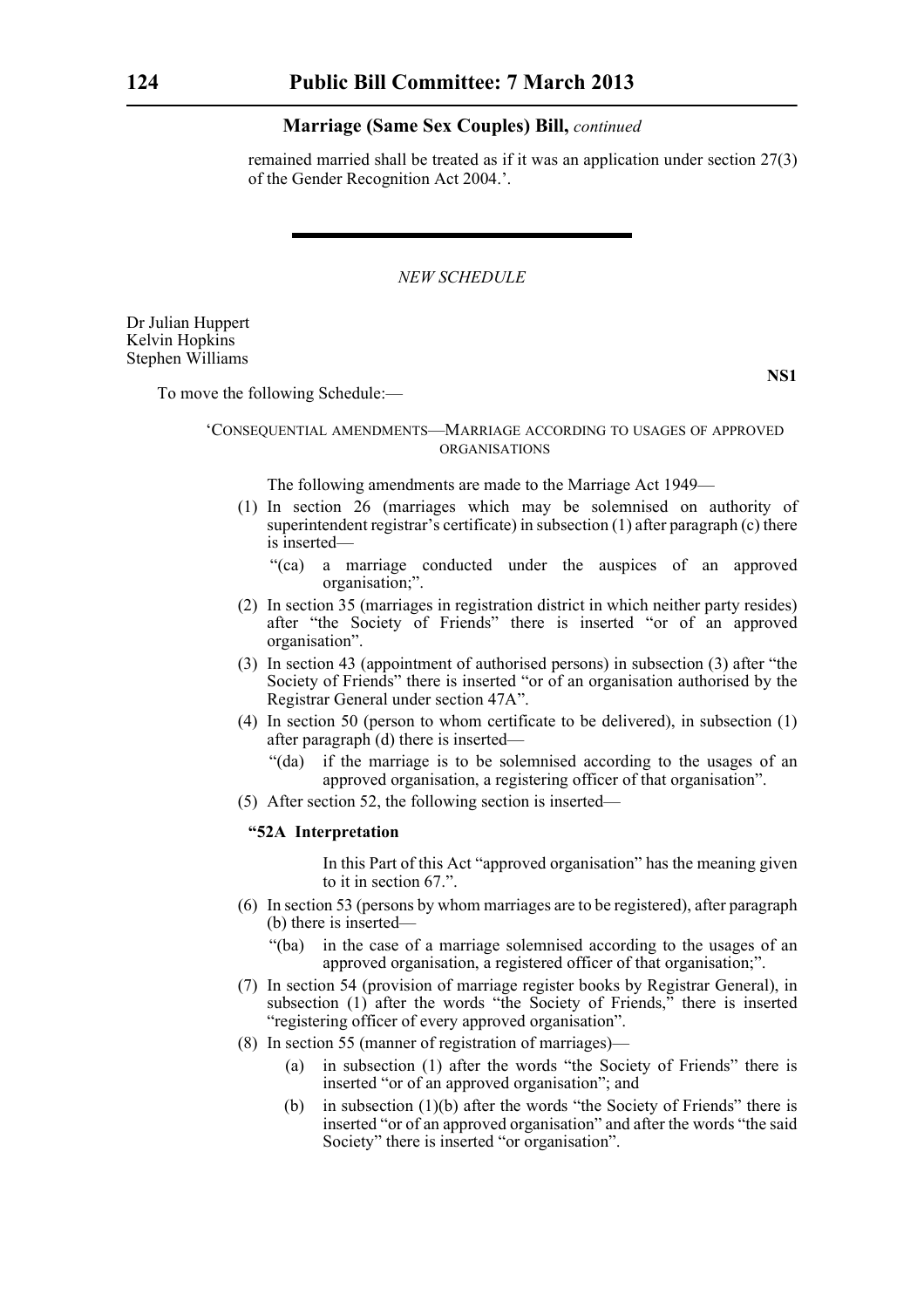- (9) In section 57 (quarterly returns to be made to superintendent registrar), in subsection (1) after the words "the Society of Friends" there is inserted "or of an approved organisation".
- (10) In section 59 (custody of register books) after the words "the Society of Friends" there is inserted "or of an approved organisation".
- (11) In section 60 (filled register books) in subsection (1), paragraph (b), after the words "registering officer of the Society of Friends" there is inserted "or of an approved organisation"; after the words "members of the Society of Friends" there is inserted "or of the said organisation", and after the words "the said Society" there is inserted "or organisation".
- (12) In section 63 (searches in register books) after the words "the Society of Friends" there is inserted "or of an approved organisation".
- (13) In section 67 (interpretation of Part IV), there are inserted in the list of definitions the following—
	- ""approved organisation" means an organisation approved by the Registrar General under section 47A of this Act;" and
	- ""registering officer of an approved organisation" means a person whom the principal officer of the said organisation certifies in writing under his or her hand to the Registrar General to be a registering officer in England or Wales of that organisation;";
	- and in the definition of "superintendent registrar" after paragraph (b) insert—
	- "(ba) in the case of a marriage registered by a registering officer of an approved organisation, the superintendent registrar of the registration district which is assigned by the Registrar General to that registering officer;".
- (14) In section 75 (offences relating to solemnisation of marriages) in subsection (1), paragraph (a), after the words "the Society of Friends" there is inserted "or of an approved organisation"; and in subsection (2), paragraph (a), after the words "the Society of Friends" there is inserted "or of an approved organisation".'.

Dr Julian Huppert Stephen Williams

> Title, line **4**, after 'overseas', insert 'to permit the Registrar General to permit certain charitable organisations to solemnise marriages.'.

#### ORDER OF THE HOUSE [5 FEBRUARY 2013]

That the following provisions shall apply to the Marriage (Same Sex Couples) Bill:

#### *Committal*

1. The Bill shall be committed to a Public Bill Committee.

#### *Proceedings in Public Bill Committee*

- 2. Proceedings in the Public Bill Committee shall (so far as not previously concluded) be brought to a conclusion on 12 March 2013.
- 3. The Public Bill Committee shall have leave to sit twice on the first day on which it meets.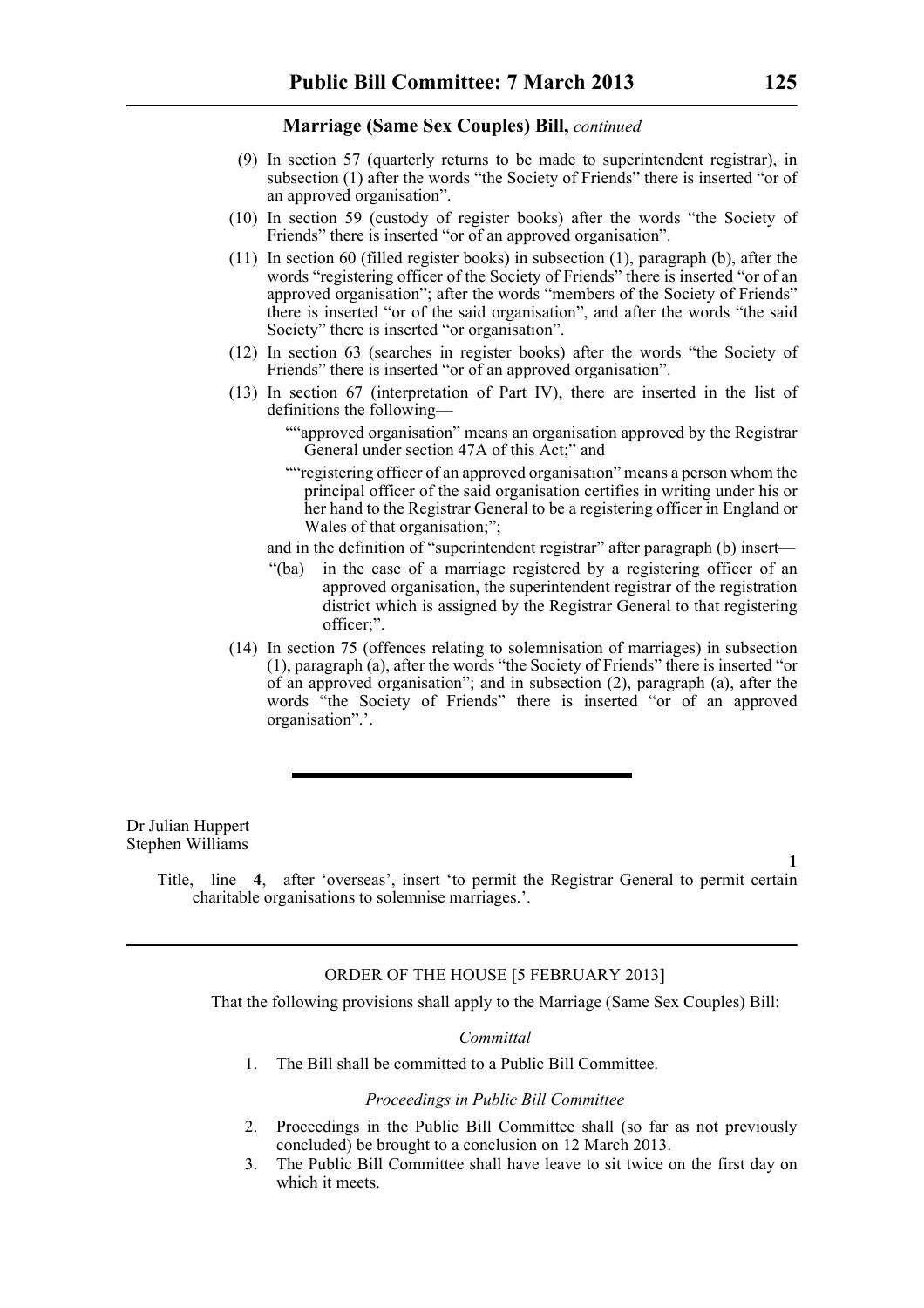#### *Consideration and Third Reading*

- 4. Proceedings on Consideration and Third Reading shall be taken in two days in accordance with the following provisions of this Order.
- 5. Proceedings on Consideration shall (so far as not previously concluded) be brought to a conclusion one hour before the moment of interruption on the second day.
- 6. Proceedings on Third Reading shall (so far as not previously concluded) be brought to a conclusion at the moment of interruption on the second day.
- 7. Standing Order No. 83B (Programming committees) shall not apply to proceedings on Consideration and Third Reading.

#### *Other proceedings*

8. Any other proceedings on the Bill (including any proceedings on consideration of Lords Amendments or on any further messages from the Lords) may be programmed.

#### ORDER OF THE COMMITTEE [12 FEBRUARY 2013]

That—

- (1) the Committee shall (in addition to its first meeting at 8.00 am on Tuesday 12 February) meet—
	- (a) at 2.00 pm on Tuesday 12 February;
	- (b) at 11.30 am and 2.00 pm on Thursday 14 February;
	- (c) at 8.55 am and 2.00 pm on Tuesday 26 February;
	- (d) at 11.30 am and 2.00 pm on Thursday 28 February;
	- (e) at 8.55 am and 2.00 pm on Tuesday 5 March;
	- (f) at 11.30 am and 2.00 pm on Thursday 7 March; and
	- (g) at 8.55 am and 2.00 pm on Tuesday 12 March;
- (2) the Committee shall hear oral evidence in accordance with the following Table;

# **TABLE**

| Date                | Time                                      | Witness                                                                 |
|---------------------|-------------------------------------------|-------------------------------------------------------------------------|
| Tuesday 12 February | Until no later than<br>$9.00$ am          | Department for Culture,<br>Media and Sport;<br>Department for Education |
| Tuesday 12 February | Until no later than<br>9.45 am            | The Church of England                                                   |
| Tuesday 12 February | Until no later than<br>$10.30 \text{ am}$ | The Catholic Bishops'<br>Conference of England and<br>Wales             |
| Tuesday 12 February | Until no later than<br>$11.00$ am         | The Church in Wales                                                     |
| Tuesday 12 February | Until no later than<br>11.25 am           | Lord Pannick QC; Baroness<br>Kennedy of the Shaws QC                    |